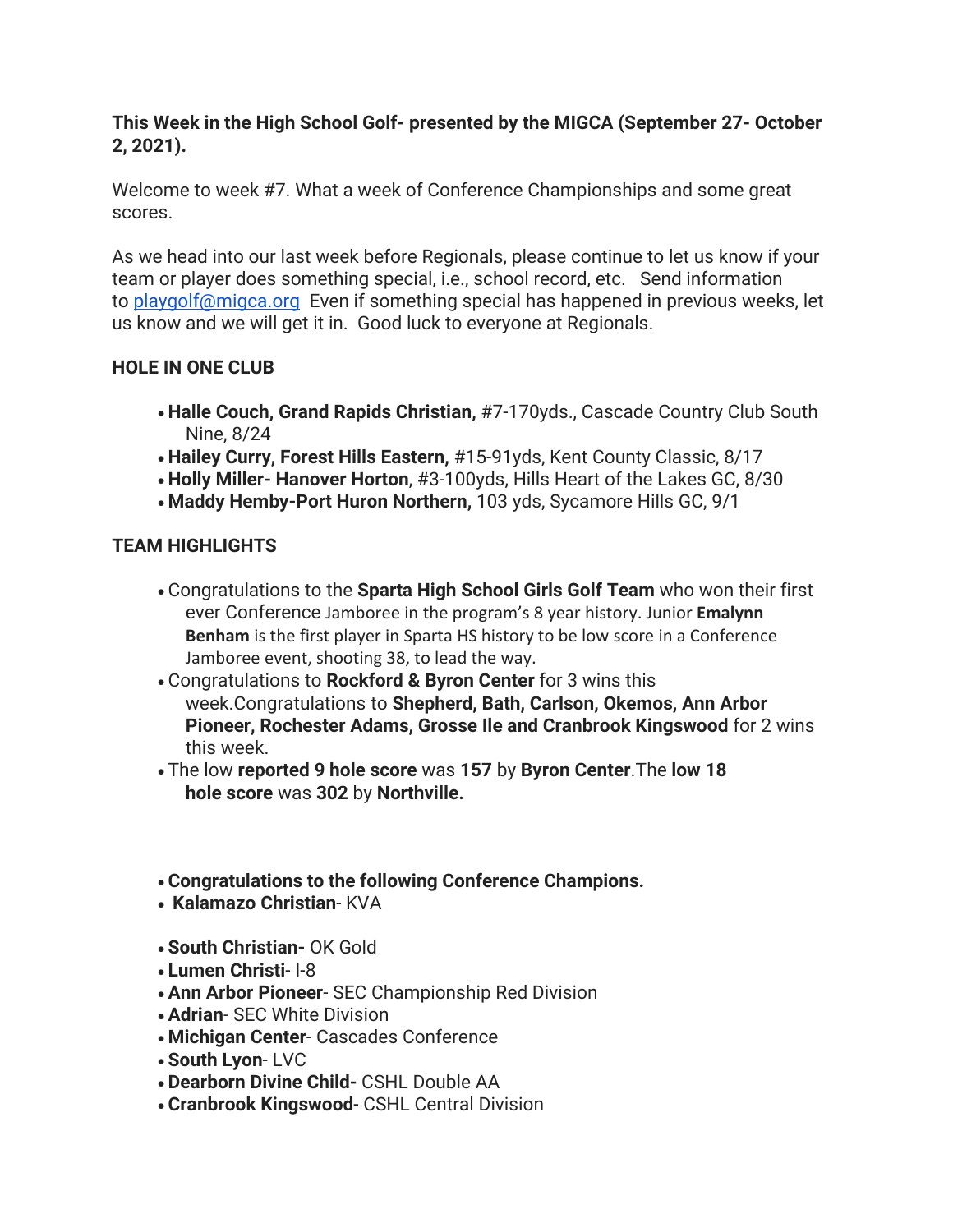- **Plainwell** Wolverine
- **Grosse Ile** Huron League
- **Okemos** CAAC Blue
- **Utica Stevenson** MAC White
- **Spring Lake** OK Blue
- **Byron Center** OK White
- **Haslett**-CAAC
- **Grand Blanc** SVL
- **Carlson** Downriver
- **Gull Lake** SMAC
- **Zeeland East** OK Green
- **Farmington** OAA Blue Division
- **Grosse Pointe South** MAC Red Division
- **Utica** MAC Gold Division
- **Lansing Catholic** CAAC White Division
- **Harbor Springs**-LMC
- **Rockford** OK Red
- **Shepherd**-MMGC
- **Northville** KLAA

#### **TOURNAMENT TEAM INVITATIONAL WINNERS**

- **Shepherd-** 207, MMGC League Jamboree, Maple Leaf GC, 9/27
- **Bath** 212, Olivet Jamboree, Medalist GC, 9/27
- **Mona Shores-** 187, OK Green Jamboree, Crestview GC, 9/27
- **Rockford**-167, OK Red Jamboree #7, Broadmoor Country Club, 9/27
- **Byron Center** 157, OK White Jamboree #7, Boulder Creek GC, 9/27
- **Carlson-** 193, Downriver Jamboree #4, Waters Edge GC, 9/27
- **Williamston** 407, Alma Panther Classic, Pine River GC, 9/27
- **Okemos** 322, East Lansing Invitational, Forest Akers West, 9/27
- **Kalamazoo Christian** 375, KVA Conference Tournament, States GC, 9/27
- **South Christian** 336, OK Gold Conference Championship, Kaufman GC, 9/27
- **Traverse City Central-** 350, Cheboygan Invitational, Cheboygan CC, 9/27
- **Lumen Christi** 351, I-8 Conference Championship, Marshall GC, 9/27
- **Ann Arbor Pioneer** 322, SEC Red Division Championship, Giant Oak GC, 9/27
- **Adrian** 384, SEC White Division Championship, Giant Oak GC, 9/27
- **Michigan Center** 395, Cascades Conference Finals, Ella Sharp GC, 9/27
- **South Lyon** 330, LVC Post Season Tournament, Edgewood CC, 9/27
- **Saginaw Heritage** 201, Bay City Central, Western, Lapeer, Saginaw Heritage, Copper Ridge GC, 9/27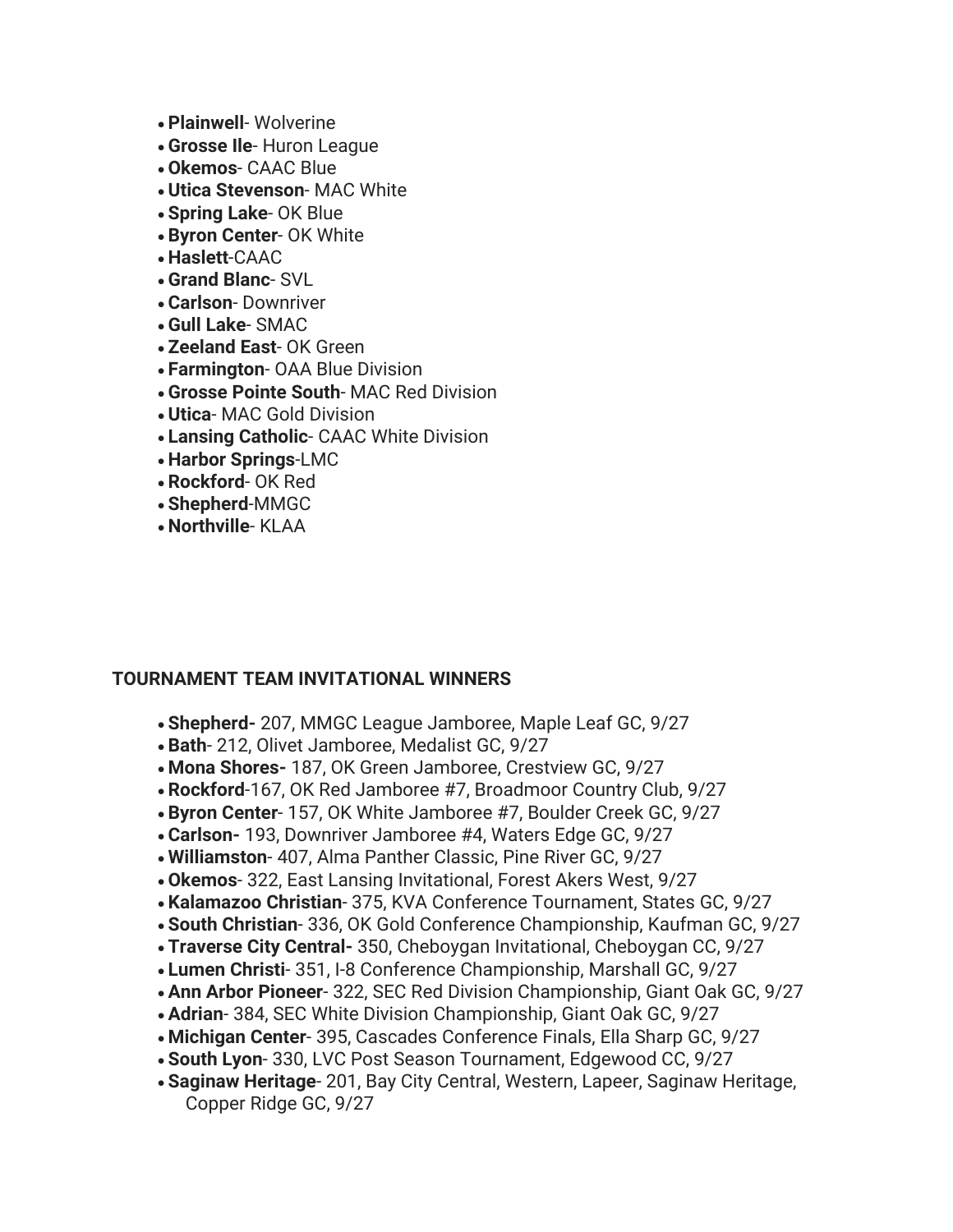- **Rochester Adams** 168, OAA Red Tournament #2, Eagle/Hawk, 9/28
- **Dearborn Divine Child**-347, CSHL Double AA Championship, Detroit GC South, 9/28
- **Cranbrook Kingswood** 311, CHSL Central Division Championship, Detroit GC South, 9/28
- **Plainwell**-394, Wolverine Conference Championship, Stonehedge North, 9/28
- **East Grand Rapids** 336, RP Invite, Lincoln GC, 9/28
- **Grand Blanc** 369, SVL Championship, The Fortress, 9/28
- **Rochester Adams**-168, OAA Tournament #2, Pine Knob GC, 9/28
- **Carlson**-352, Downriver Post League Tournament, Riverview Highlands, 9/29
- **Cranbrook Kingswood** 319, D1 Oakland County Championship, Estates/Links, 9/29
- **Gull Lake** 700 (345, 355), SMAC Conference Championship, Bedford Valley, 9/29
- **Zeeland East** 350, OK Green Conference Tournament, Pigeon Creek, 9/29
- **Farmington** 392, OAA Blue Division Tournament, Farmington Hills GC, 9/29
- **Grosse Pointe South**-349, MAC Red Division, Cherry Creek Golf Club, 9/29
- **Plymouth** 308, Bob Cat Invite, Warwick Hills CC, 9/29
- **Utica** 426, MAC Gold Division, Maple Lane GC, 9/29
- **Grosse Ile**-351, Lumen Christi Titan Invitational, Cascades GC, 9/29
- **Freeland**-378, TVC Jamboree, Hidden Oaks GC, 9/29
- **Lansing Catholic,**-358, CAAC White Division Tournament, Willow Wood GC, 9/29
- **Harbor Springs** 403, LMC Championship, Grayling CC, 9/29
- **Grand Rapids Christian**-184, OK White Jamboree #8, Railside GC, 9/29
- **Rockford**-169, OK Red Jamboree, Sunnybrook GC, 9/29
- **Rockford** 339, OK Red Postseason, Thornapple Pointe GC, 9/30
- **Shepherd** 421, MMGC League, Mt. Pleasant CC, 9/30
- **Northville** 593(291, 302), KLAA Conference Tournament, Kensington Metropark GC, 9/30
- **Grosse Ile**-325, Huron League Meet, Monroe GC, 9/30
- **Bryon Center**-345, Sturgis Invitational, Island Hills GC, 9/30
- **Haslett**-318, CAAC Conference Championship, Forest Akers East, 9/30
- **Okemos** 325, CAAC Blue Final, Prairie Creek GC, 9/30
- **Bath** 405, GLAC Jamboree, Forest Akers East, 9/30
- **Bryon Center**-360, OK White Postseason Tournament, Brookside GC, 10/1
- **Utica Stevenson** 360, MAC White Division Tournament, Timberwood GC, 10/1
- **Lenawee Christian**-382, Lenawee County Tournament, Devils Lake GC, 10/1
- **Spring Lake** 344, OK Blue Conference Tournament, West Ottawa GC, 10/2
- **Ann Arbor Pioneer** 674 (334, 340), Katke Classic, Katke GC @ Ferris State, 10/2

**INDIVIDUAL HIGHLIGHTS**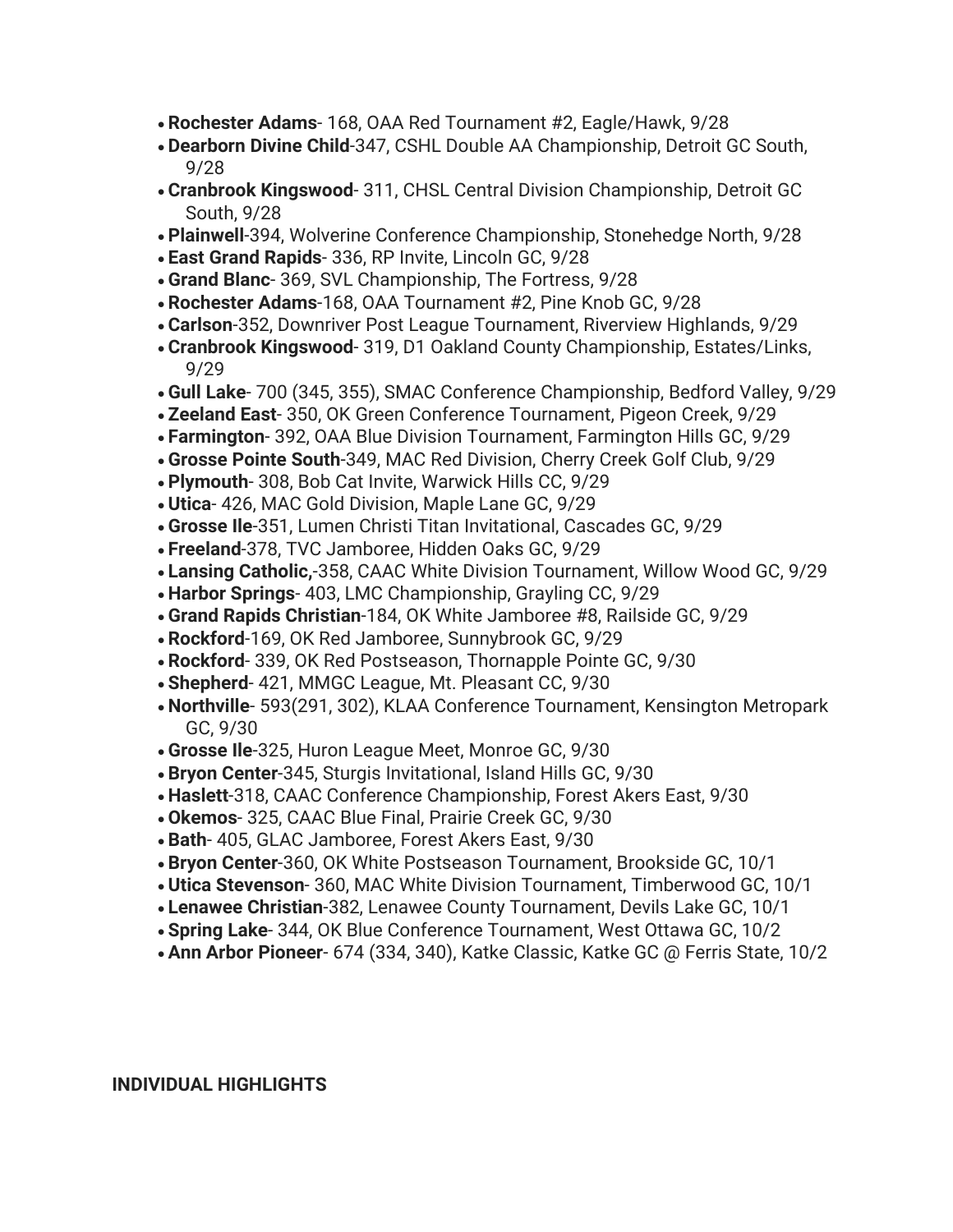- **Mia Melendez, Ann Arbor Greenhills, 33** (4 Birdies), Dearborn Divine Child vs. Greenhills, Washtenaw GC., 9/27
- **Elise Fennell. East Kentwook, 34,** (2 Birdies), OK Red Jamboree #7, Broadmoor CC, 9/27
- **Alison Cui, Okemos**, **70,** ( 7 Birdies), East Lansing Invitational, Forest Akers West, 9/27
- **Adai Maki, Ann Arbor Skyline**, **68**, (6 Birdies), SEC Red Championship, Giant Oak GC, 9/27
- **Lauren Timpf, Lutheran North, 64,** (1 Eagle, 5 Birdies),CHSL Central Division Championship, Detroit GC South, 9/28
- **Karli Vanduinen, Whitehall, 66**, (1 Eagle, 7 Birdies), RP Invite, Lincoln GC, 9/28
- **Megha Vallabhaneni, 35,** (2 Birdies), Northville Hills GC, 9/28
- **Olivia Hemmila, Troy Athens, 65,** (1 Eagle, 5 Birdies), D1 Oakland County Champ., Estates/Links, 9/29
- **Gabriella Tapp, South Lyon, 67**, ( 5 Birdies), D1 Oakland County Champ., Estates/Links, 9/29
- **Kate Brody, Grand Blanc, 68, (**6 Birdies),Bob Cat Invite, Warwick Hills CC, 9/29
- **Megha Vallabhaneni, Northville**, **140, 68, (**6 Birdies),KLAA Conference Champ. Kensington Metropark GC, 9/30
- Congratulations to **Andrea Diemer of Calvin Christian** who shot a **35** in an OK Silver event for the lowest score in the conference this year.

## **TOURNAMENT MEDALISTS (Invitationals or 9 hole jamborees)**

- **Anna Lator, Shepherd,** 45, MMGC League Jamboree, Maple Leaf GC, 9/27
- **Grace Elfring, Laingsburg**, 47, Olivet Jamboree, Medalist GC, 9/27
- **Rylee Smith, Zeeland West**, 40, Ok Green Jamboree, Crestview GC, 9/27
- **Elise Fennell. East Kentwook, 34,** OK Red Jamboree #7, Broadmoor CC, 9/27
- **Sara Muir, Grand Rapids Christian**, 37, OK White Jamboree #7, Boulder Creek GC, 9/27
- **Kristen Guobis, Allen Park,** 42, Downriver League Jamboree #4, Waters Edge GC, 9/27
- **Averie Pumford, Freeland**, 88, Alma Panther Invite, Pine River GC, 9/27
- **Alison Cui, Okemos**, **70,** East Lansing Invitational, Forest Akers West, 9/27
- **Sydney Barnes, South Haven**, 80, KVA Conference Tournament, States GC, 9/27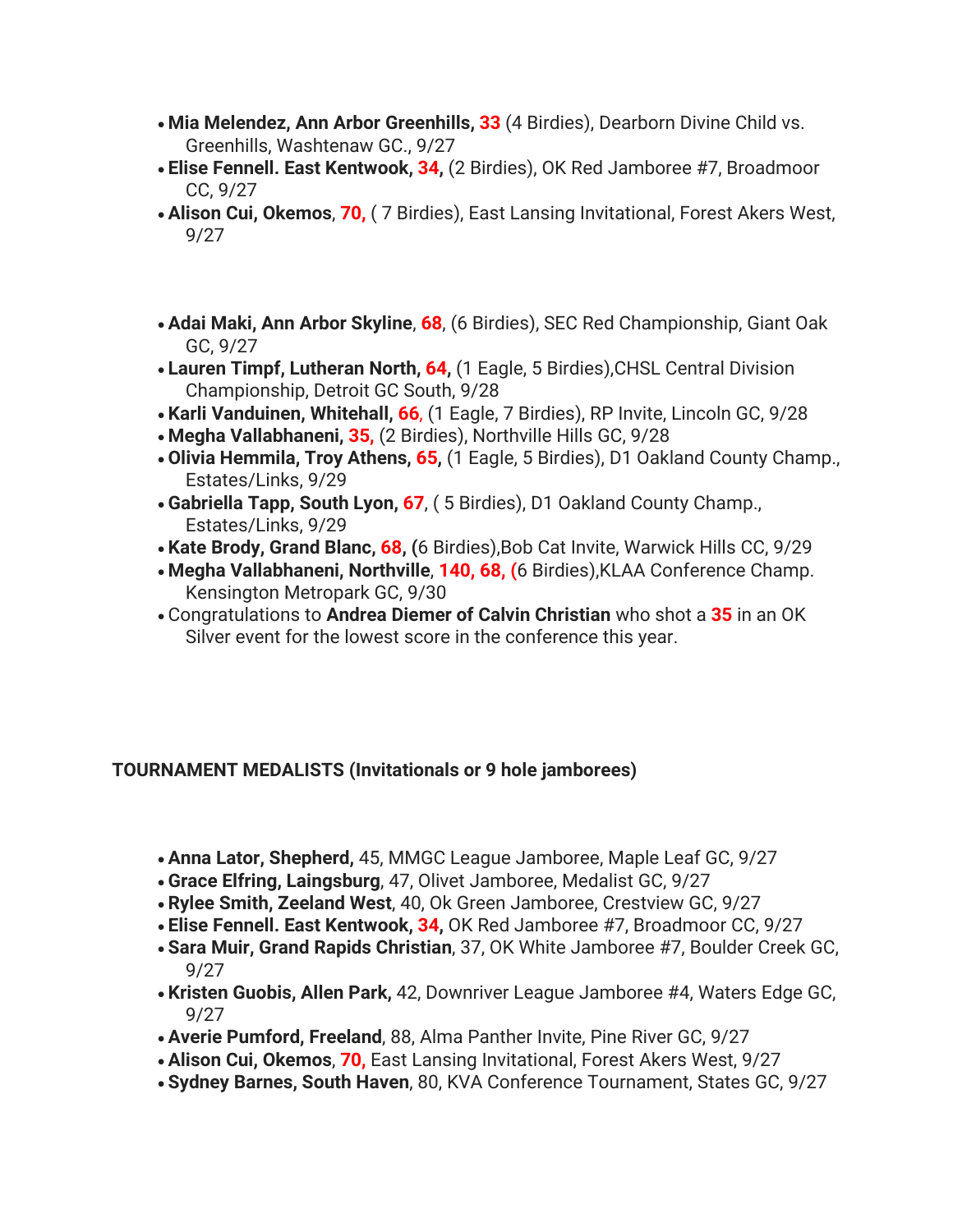- **Ava Wisinski, Grand Rapids Catholic Central,** 79, OK Gold Conference Championship, Kaufman GC, 9/27
- **Ainslee Hewitt, Traverse City West**, 79, Cheboygan Invitational, Cheboygan GC, 9/27
- **Taylor Musselman, Coldwater**, 78, I-8 Conference Championship, Marshall CC, 9/27
- **Adai Maki, Ann Arbor Skyline 68,** SEC Red Division Championship, Giant Oak GC, 9/27
- **Natalie Kulka, Jackson**, 75, SEC White Division Championship, Giant Oak GC, 9/27
- **Kamryn Shannon**, **Michigan Center**, 76Cascades Conference Final, Ella Sharp GC, 9/27
- **Gabriella Tapp, South Lyon,** 71, LVC Post Season Tournament, Edgewood CC, 9/27
- **Samha Amin, Saginaw Heritage, 43,** Bay City Central, Western, Lapeer, Saginaw Heritage, Copper Ridge GC, 9/27
- **Laura Liu, Rochester Adams,** 36, OAA Red Tournament #2, Eagle/Hawk, 9/28
- **Mia Melendez, Ann Arbor Greenhills,** 73, CHSL AA Division Championship, Detroit GC South, 9/28
- **Lauren Timpf, Lutheran North, 64,** CHSL Central Division Championship, Detroit GC South, 9/28
- **Renae Jaeger, Plainwell,** 84, Wolverine Conference Championship, Stonehedge GC, 9/28
- **Karli Vanduinen, Whitehall, 66,** RP Invite, Lincoln GC, 9/28
- **Kate Brody, Grand Blanc,** 77, SVL Championship, The Fortress, 9/28
- **Laura Liu, Rochester Adams,** 36, OAA Red Tournament #2, Pine Knob GC, 9/28
- **Kristen Guobis, Allen Park,** 72, Downriver Post League Tournament, RiverView Highlands, 9/29
- **Olivia Hemmila, Troy Athens, 65,** D1 Oakland County Championship, Estates/Links, 9/29
- **KT Leinwand, Portage Northern,** 153, SMAC Conference Championship, Bedford Valley, 9/29
- **Carly Lukins, Zeeland East,** 73, OK Green Conference Championship, Pigeon Creek, 9/29
- **Rai Narang, Auburn Hills Avondale,** 81, OAA Blue Division Champ., Farmington Hills GC, 9/29
- **Sabel Imesch, Grosse Point South,** 74, MAC Red Division, Cherry Creek GC, 9/29
- **Kate Brody, Grand Blanc, 68,** Bob Cat Invite, Warwick Hills CC, 9/29
- **Morgan Jones, L'Anse Cruse North**, 87, MAC Gold Division, Maple Lane GC, 9/29